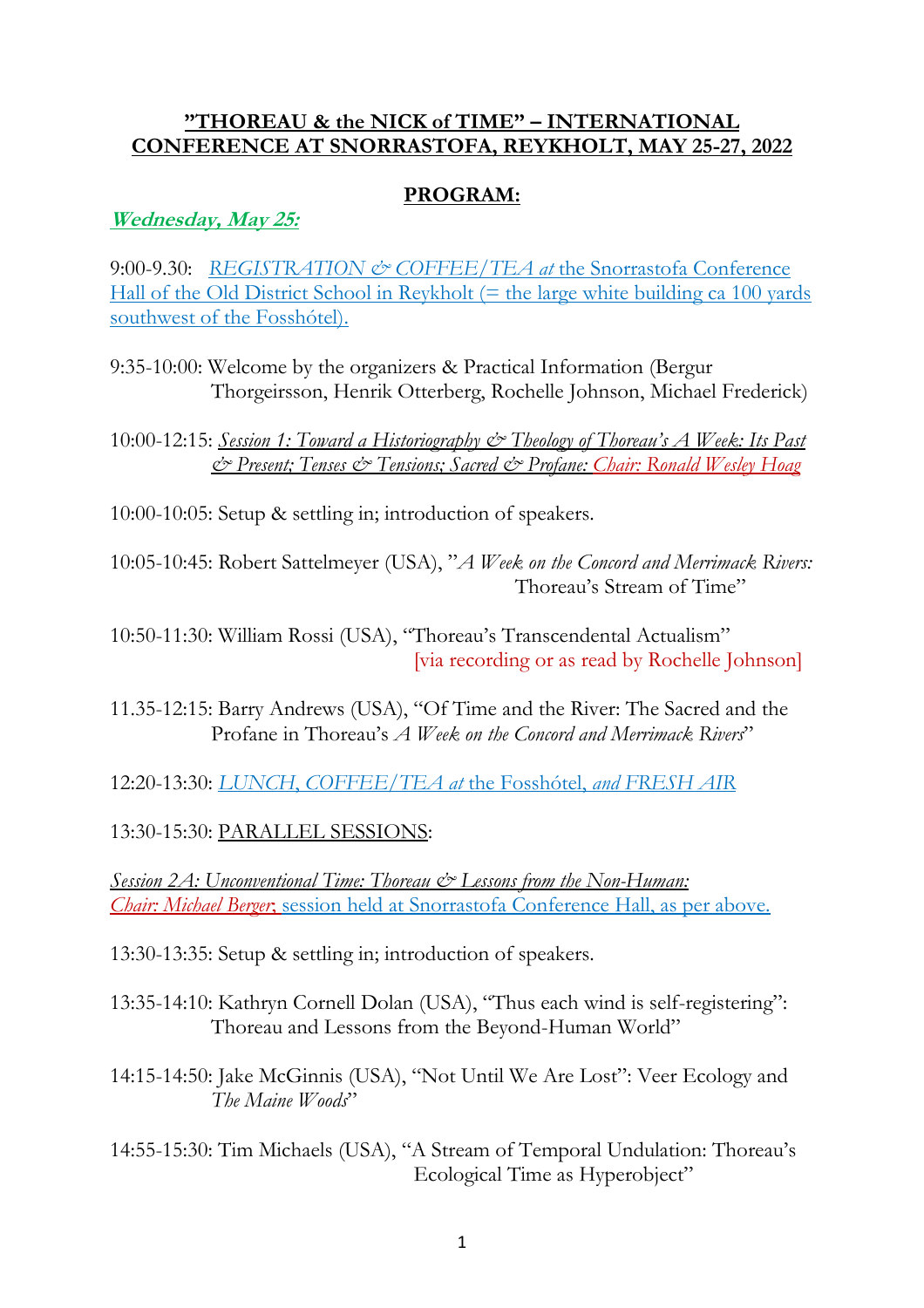*Session 2B: Resisting Quietism & Fascist Politics: Chair: Henrik Otterberg;* session held at the Snorrastofa Library, ca 100 yards west of the Fosshótel, adjacent to the church.

13:30-13:35: Setup & settling in; introduction of speakers.

- 13:35-14:10: Antonio Casado (Spain), "The Time for Political Transcendentalism is NOW"
- 14:15-14:50: Michael Frederick (USA), "Reclaiming *Resistance* in *Walden* and other Thoreau Works"

14:55-15:30: Brent Ranalli (USA), "Modern Times: Thoreau and Charlie Chaplin"

15:30-15:55: *COFFEE/TEA & FIKA BREAK at* Snorrastofa Conference Hall.

16:00-17:00: *KEYNOTE at* the Snorrastofa Conference Hall : Laura Dassow Walls (USA), "Thoreau's Cosmic Time" [via live link, including Q & A]. *Intro/Chair: Rochelle Johnson*

## *Session 3: Thoreau & Icelandic Experience: Chair: Bergur Thorgeirsson;* session held at the Snorrastofa Conference Hall

17:10-17:15: Setup & settling in; introduction of speakers.

- 17:15-17:50: Au∂ur A∂alsteinsdóttir (Iceland), "Fantasies of Life in the Woods Under a Volcano - the Relevance of *Walden* in contemporary Icelandic literature"
- 17:55-18:30: Ólafur Páll Jónsson, "The value of the mountains in the horizon: Thoreau on the helpfulness of mountains"

19:00-20:30: *DINNER* on your own at Fosshótel, or nearby if you have rental car.

20:30-21:00: PIANO CONCERT with Ásta Dóra Finnsdóttir at the Church of Reykholt, immediately south of the Snorrastofa Library.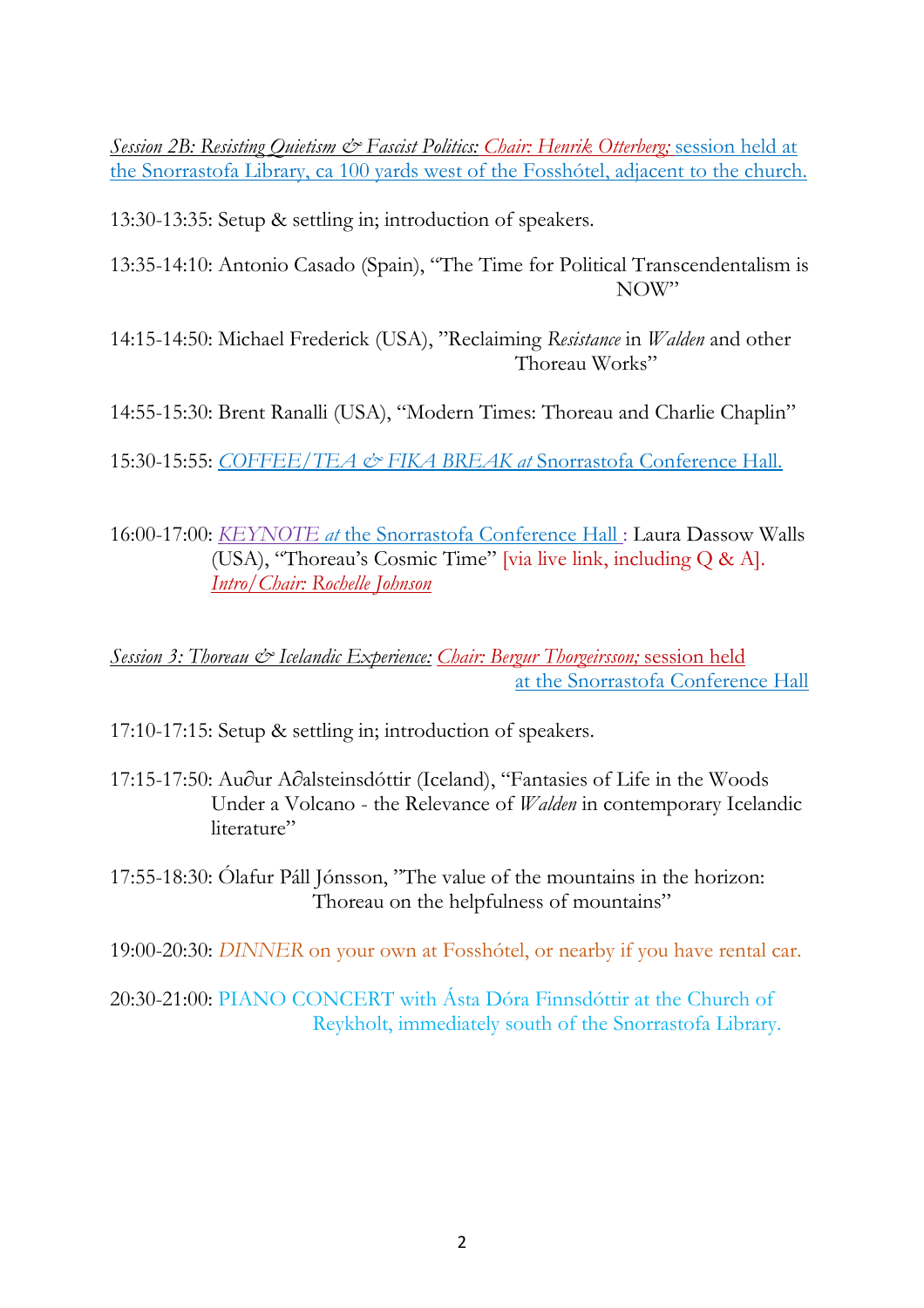## **Thursday, May 26:**

### 8:30-10:30: PARALLEL SESSIONS:

*Session 4A: Thoreauvian Temporalities 1: Chair: Henrik Otterberg*; *at* the Snorrastofa Conference Hall

8:30-8:35: Setup & settling in; introduction of speakers.

8:35-9:10: Brian Bartlett (Canada), "'The First Page of Today': Morning and Mornings in Thoreau"

9:15-9:50: Kathy Fedorko (USA), "Henry Thoreau's Spiritual Time"

9:55-10:30: Richard Higgins (USA), "Thoreau's Eternal Return to the Sacred Now"

*Session 4B: Thoreauvian Temporalities 2: Chair: Sigrún Thormar;* at the Snorrastofa Library.

8:30-8:35: Setup & settling in; introduction of speakers.

8:35-9:10: Stephen Hahn (USA), "Thoreau and *Kairos*"

- 9:15-9:50: Mark Luccarelli (Norway & USA), "Thoreau's Struggle with 'Deep Time': Cyclical Experience in *A Week on the Concord and Merrimack Rivers*"
- 9:55-10:30: Keegan Peter O'Connor (UK), "In the Nick of Time: Thoreau on the Well-Timed Song of Sir Walter Raleigh"
- 10:35-11:00: *COFFEE/TEA & FIKA BREAK at* the Snorrastofa Conference Hall

11:00-12:20: PARALLEL SESSIONS:

*Session 5A: Walden's Habitation and History & Presentation of the Thoreau Society: Chair: Michael Berger*; *at* the Snorrastofa Conference Hall

- 11:00-11:05: Setup & settling in; introduction of speakers.
- 11:05-11:40: Patrick Geiger (Germany), "In *Walden's* Margins: Holes, Tents, Shanties and Other Uncanny Dwellings through the Ages"
- 11:45-12:20: Rochelle Johnson & Michael Frederick on the Thoreau Society: mission, goals, activities; welcoming new members and supporters.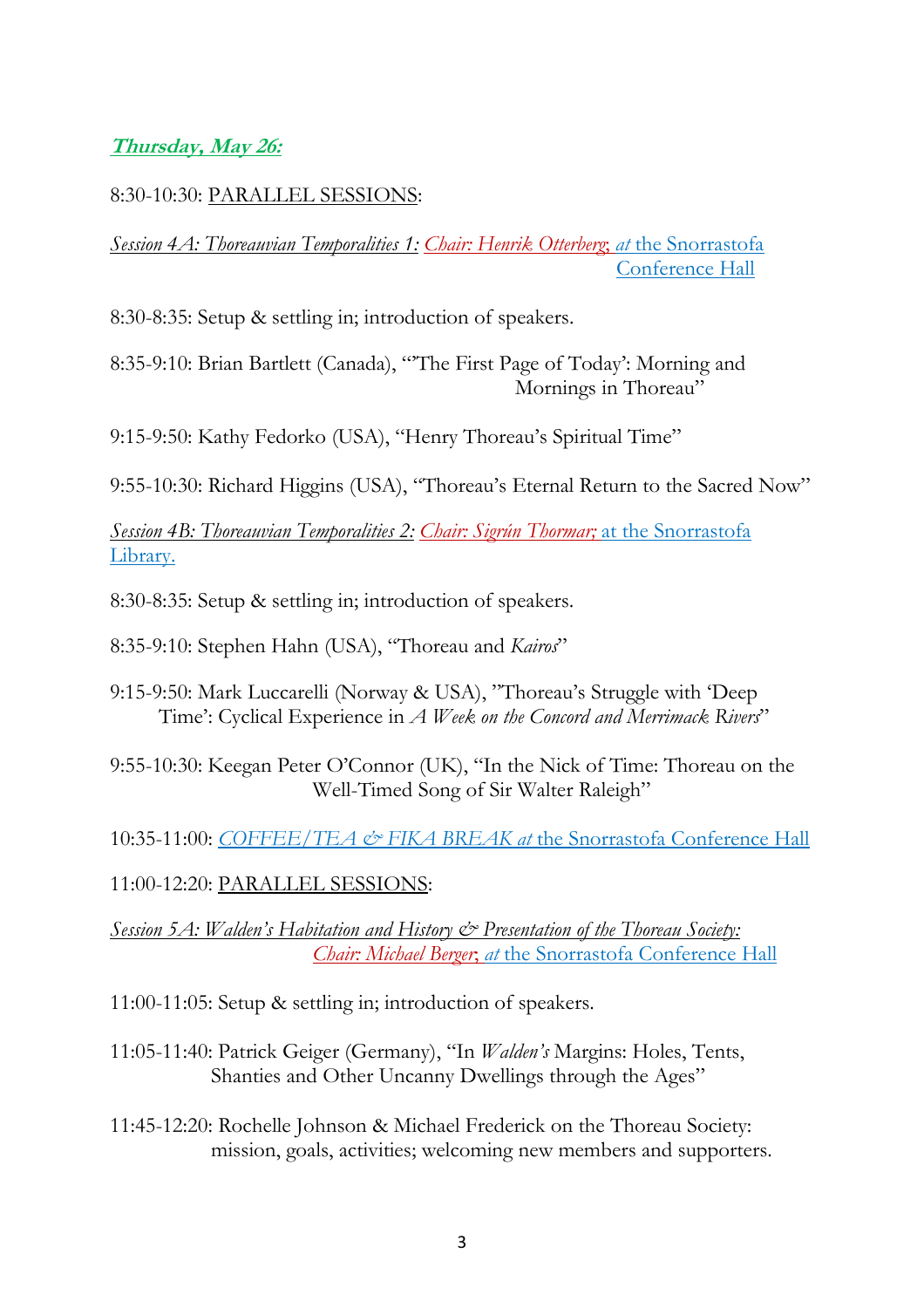*Session 5B: Cape Cod's Temporalities: Chair: John Kucich;* at the Snorrastofa Library.

11:00-11:05: Setup & settling in; introduction of speakers.

11:05-11:40: Albena Bakratcheva (Bulgaria), "The Chronotope of Thoreau's *Cape* 

*Cod*" 11:45-12:20: Dennis Noson (USA), "From Brandford's Pilgrims to Snorri's Thorfinn: Thoreau's cartographic space-time in *Cape Cod*'s ' Provincetown"

12:20-13:30: *LUNCH*, *COFFEE/TEA and FRESH AIR at* the Snorrastofa Conference Hall

13:30-15:30: PARALLEL SESSIONS:

*Session 6A: Thoreauvian Temporalities 3: Chair: Richard Higgins; at* the Snorrastofa Conference Hall

13:30-13:35: Setup & settling in; introduction of speakers.

13:35-14:10: Laraine Fergensen (USA), "On Three Concepts of Time in Thoreau"

14:15-14:50: William T. Youngs (USA), "Cohabitancy – Thoreau's Transcending the Boundary Between Past and Present"

14:55-15:30: Mark Gallagher (USA), "The Concept of Temporality in Thoreau" [via live link]

## *Session 6B: Thoreau on Evaluating Time & German Aesthetics: Chair: Paul Schacht;* at the Snorrastofa Library.

13:30-13:35: Setup & settling in; introduction of speakers.

13:35-14:10: Geoff Wisner (USA), "On Thoreau's Concept of 'Is it Worth the While?'"

14:15-14:50: Benjamin Schacht (USA), "'Men labor under a mistake': Labor, Leisure, and the Value of Time in the Writings of Henry David Thoreau and His Contemporaries"

14:55-15:30: William D. Fusfield (USA), "Thoreau & Schlegel's Romantic Aesthetics"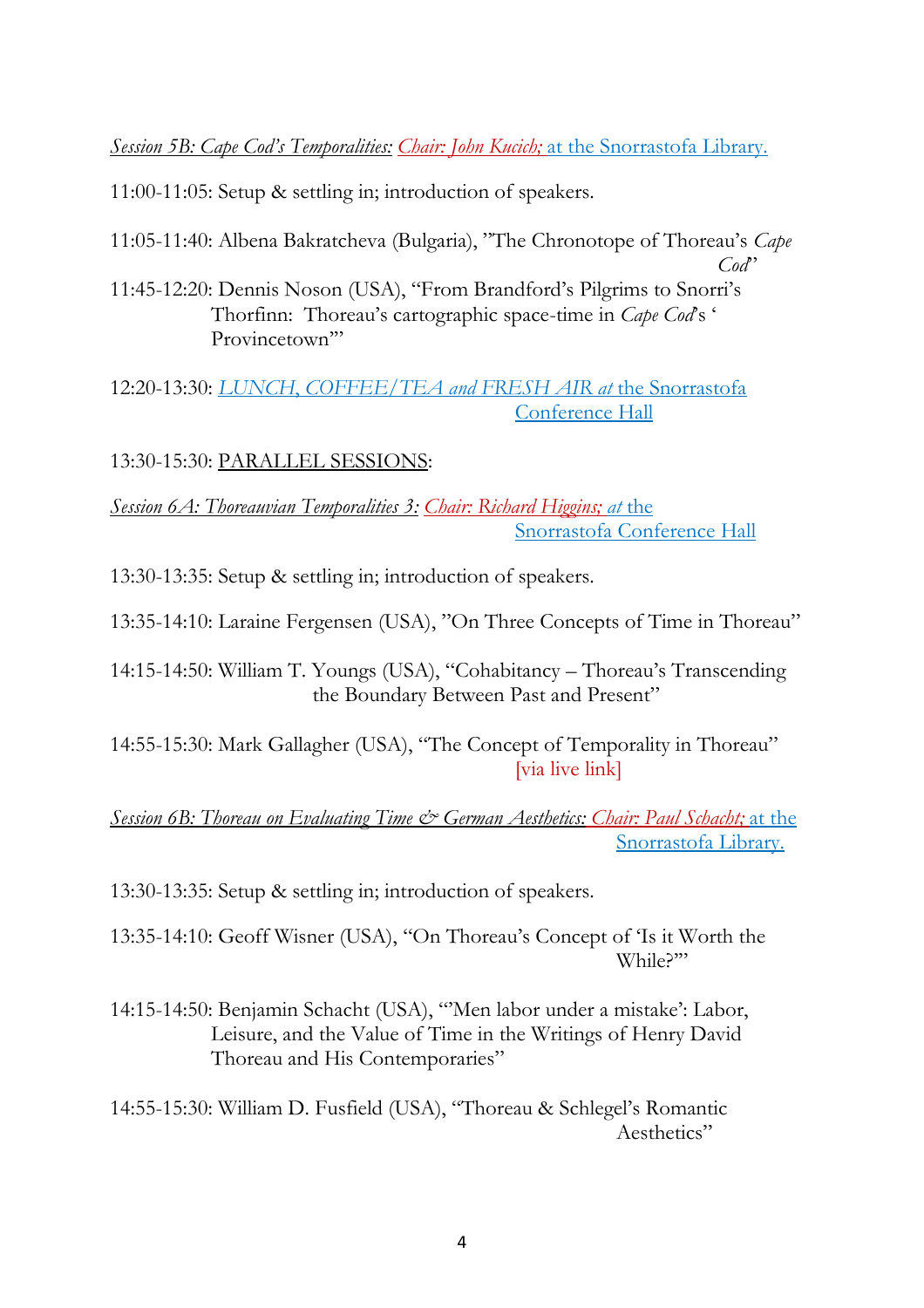15:30-15:55: *COFFEE/TEA & FIKA BREAK at* the Snorrastofa Conference Hall

- 16:00-17:00: *PLENARY:* Robert A. Gross (USA), "Foolish Preachers, Poetical Farmers, and Vicious Men in the Woods: Emerson's and Thoreau's Representative Men" *Intro/Chair: Michael Frederick; at* the Snorrastofa Conference Hall.
- 17:15-19:00: Cocktail/Mocktail Refreshment with Bergur Thorgeirsson & Colleagues: including GUIDANCE TO SNORRASTOFA, its History, Museum & Environs, Resources & Mission (weather allowing, including guided walk in the environs). Gathering at Exhibition Hall of the Snorrastofa Medieval and Cultural Centre (located under the Church of Reykholt.)

20:00-22:00: *CONFERENCE DINNER at* the Fosshótel Dining Hall.

# **Friday, May 27:**

8:30-10:45: *Session 7: Thoreau: Indigenous Influences, Deep Time and Agonistic Temporality: Chair: Rochelle Johnson; at* the Snorrastofa Conference Hall.

8:30-8:35: Setup & settling in; introduction of speakers.

8:35-9:15: John Kucich (USA), "Henry Thoreau, the Indian Notebooks and the Nick of Time"

9:20-10:00: François Specq (France), "'Tak[ing] time by the forelock': Thoreaus Agon"

10:05-10:45: Robert Thorson, "Thoreau, Geologic Time, and *Walden*'s Core Idea" [via live link]

10.50-11:15: *COFFEE/TEA & FIKA BREAK at* Snorrastofa Conference Hall.

*Session 8: 20th -Century Thoreauvian Reception: Novelists & Artists: Chair: Bergur Thorgeirsson at* the Snorrastofa Conference Hall.

11:20-11:25: Setup & settling in; introduction of speakers.

11:25-12:00: Daví∂ Kristinsson (Iceland), "Time on Ice: Thoreau and Andri Snær Magnason"